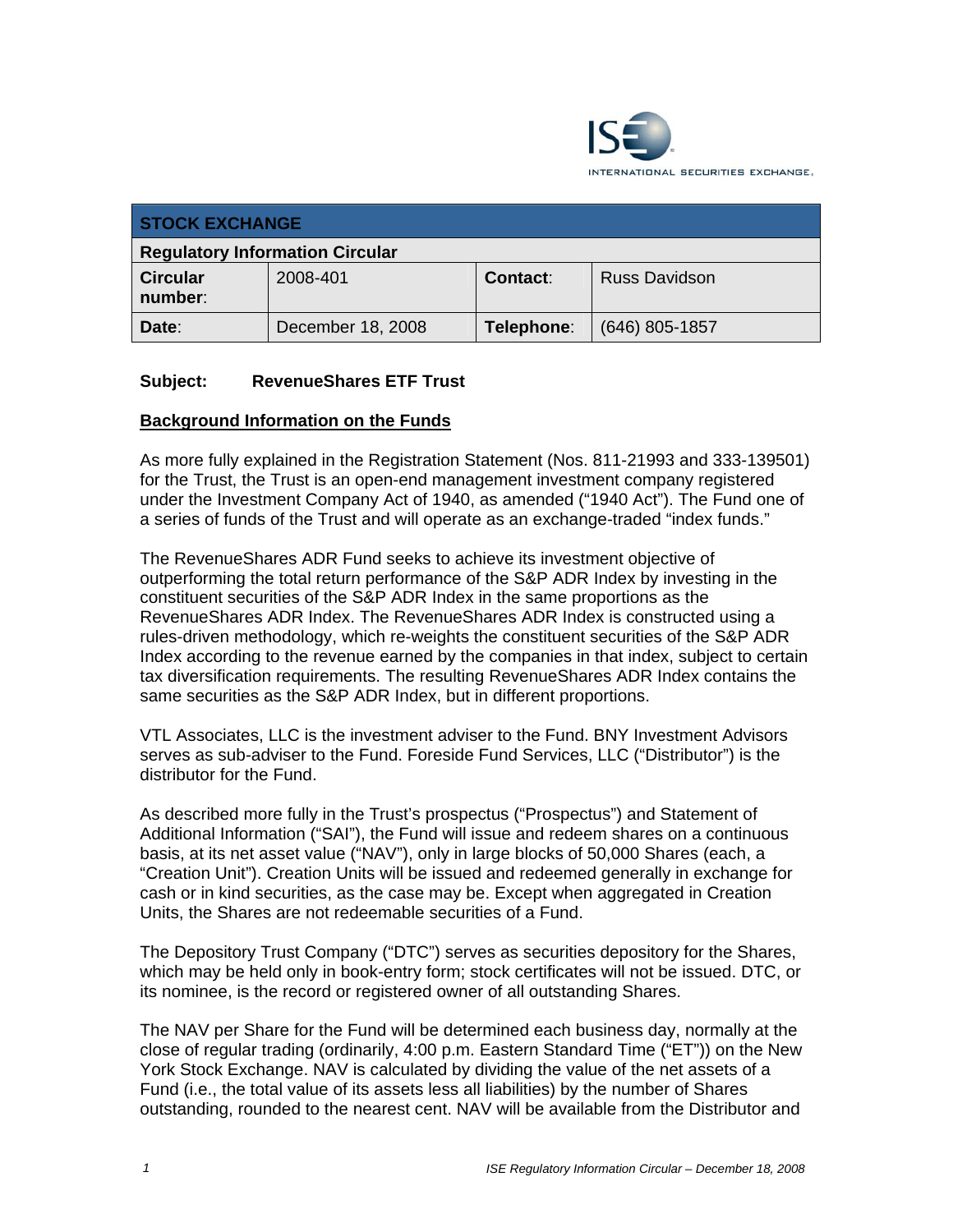will also available to National Securities Clearing Corporation ("NSCC") participants through data made available from NSCC.

The Trusts registration statement describes the various fees and expenses for the Fund's Shares. For a more complete description of the Funds and the underlying indexes, visit www.revenusharesetfs.com.

#### **Purchases and Redemptions in Creation Unit Size**

Equity Electronic Access Members ("Equity EAMs") are hereby informed that procedures for purchases and redemptions of Shares in Creation Units are described in the Trust's Prospectus and Statement of Additional Information and that Shares are not individually redeemable but are redeemable only in Creation Unit aggregations or multiples thereof.

### **Principal Risks**

Interested persons are referred to the discussion in the Trusts Prospectus of principal risks of an investment in the Fund. These include tracking error risk (factors causing a Fund's performance to not match the performance of the underlying index), market trading risk (for example, trading halts, trading above or below net asset value), investment approach risk, stock market risk, investment approach risk and Shares of the Fund may trade at prices other than NAV.

#### **Exchange Rules Applicable to Trading in the Shares**

The Shares are considered equity securities, thus rendering trading in the Shares subject to the Exchange's existing rules governing the trading of equity securities.

# **Trading Hours**

Trading in the shares on ISE is on a UTP basis and is subject to ISE equity trading rules. The shares will trade from 8:00 a.m. until 5:00 p.m. Eastern Time. Equity EAMs trading the shares during the Extended Market Sessions are exposed to the risk of the lack of the calculation or dissemination of underlying index value or intraday indicative value ("IIV"). For certain derivative securities products, an updated underlying index value or IIV may not be calculated or publicly disseminated in the Extended Market hours. Since the underlying index value and IIV are not calculated or widely disseminated during Extended Market hours, an investor who is unable to calculate implied values for certain derivative securities products during Extended Market hours may be at a disadvantage to market professionals.

#### **Trading Halts**

ISE will halt trading in the Shares of a Trust in accordance with ISE Rule 2101(a)(2)(iii). The grounds for a halt under this Rule include a halt by the primary market because it stops trading the Shares and/or a halt because dissemination of the IIV or applicable currency spot price has ceased, or a halt for other regulatory reasons. In addition, ISE will stop trading the Shares of a Trust if the primary market de-lists the Shares.

#### **Delivery of a Prospectus**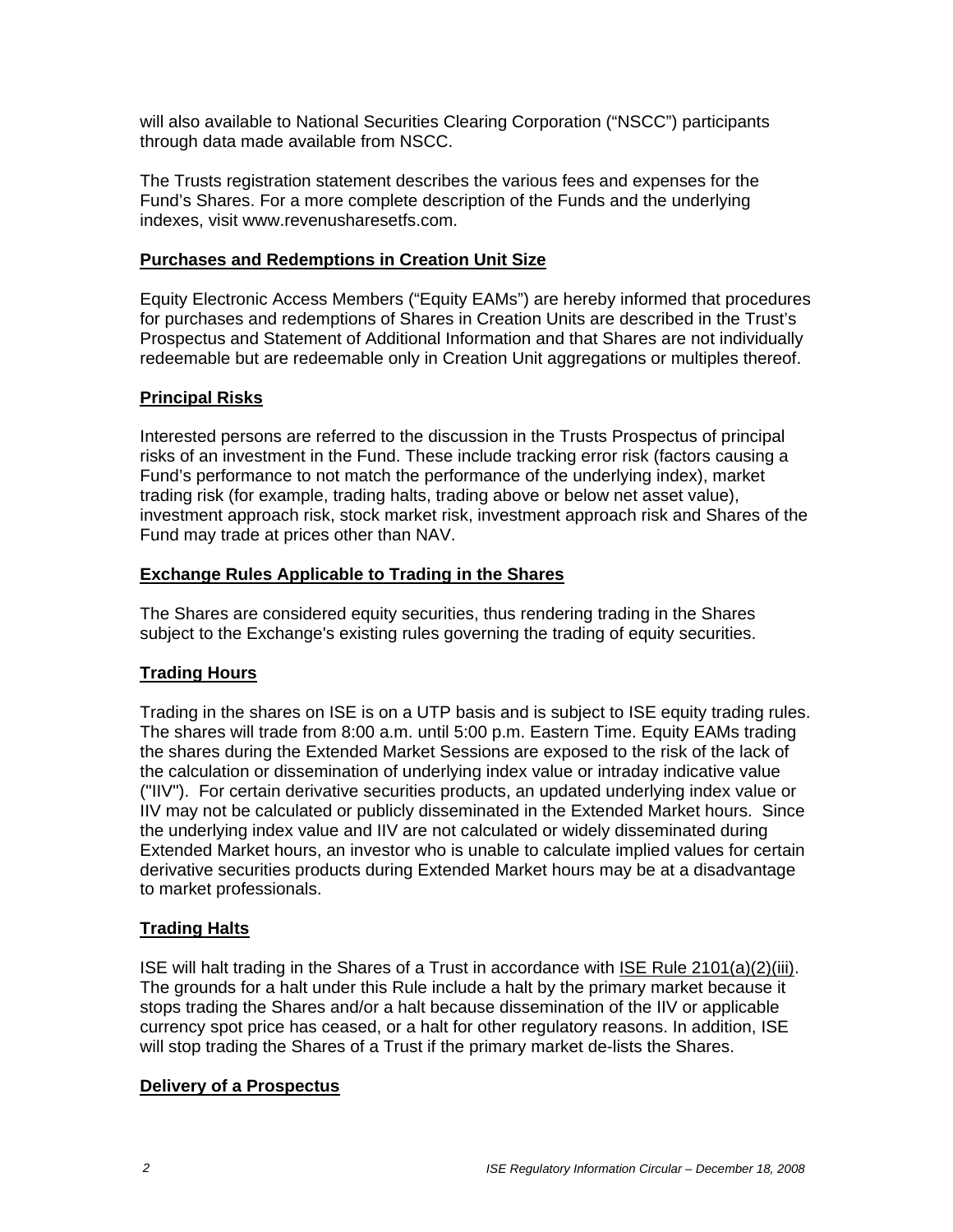Pursuant to federal securities laws, investors purchasing Shares must receive a prospectus prior to or concurrently with the confirmation of a transaction. Investors purchasing Shares directly from the Fund (by delivery of the Deposit Amount) must also receive a prospectus.

Prospectuses may be obtained through the Distributor or on the Fund's website. The Prospectus does not contain all of the information set forth in the registration statement (including the exhibits to the registration statement), parts of which have been omitted in accordance with the rules and regulations of the SEC. For further information about the Fund, please refer to the Trust's registration statement.

#### **Exemptive, Interpretive and No-Action Relief Under Federal Securities Regulations**

The Commission has issued letters ( the "No- Action Letters") granting exemptive, interpretive and no-action relief from certain provisions of and rules under the Securities Exchange Act of 1934 for exchange-traded funds listed and traded on a registered national securities exchange that meet certain criteria. The Funds qualify for the relief granted in the No- Action Letters, a description of which follows.

#### **Regulation M Exemptions**

Generally, Rules 101 and 102 of Regulation M prohibit any "distribution participant" and its "affiliated purchasers" from bidding for, purchasing, or attempting to induce any person to bid for or purchase any security which is the subject of a distribution until after the applicable restricted period, except as specifically permitted in Regulation M. The provisions of the Rules apply to underwriters, prospective underwriters, brokers, dealers, and other persons who have agreed to participate or are participating in a distribution of securities.

The Commission issued a No-Action Letter by which persons participating in a distribution of shares of a fund may engage in secondary market transactions in such shares during their participation in such a distribution, despite the requirements of from Rule 101 under Regulation M. In addition, the Commission has permitted persons who may be deemed to be participating in the distribution of shares of a fund (i) to purchase securities for the purpose of purchasing creation unit aggregations of fund shares and (ii) to tender securities for redemption in Creation Unit Aggregations. Further, the Commission has clarified that the tender of fund shares to the Fund for redemption does not constitute a bid for or purchase of any of the Funds' securities during the restricted period of Rule 101. The Commission has issued a No-Action Letter to paragraph (e) of Rule 102 under Regulation M which allow the redemption of fund shares in creation unit aggregations during the continuous offering of shares.

#### **Customer Confirmations for Creation or Redemption of Fund Shares (SEC Rule 10b-10)**

Broker–dealers who handle purchases or redemptions of Fund shares in Creation Units for customers will be permitted to provide such customers with a statement of the number of Creation Unit Aggregations created or redeemed without providing a statement of the identity, number and price of shares of the individual securities tendered to the Fund for purposes of purchasing creation unit aggregations ("Deposit Securities") or the identity, number and price of shares to be delivered by the Trust to the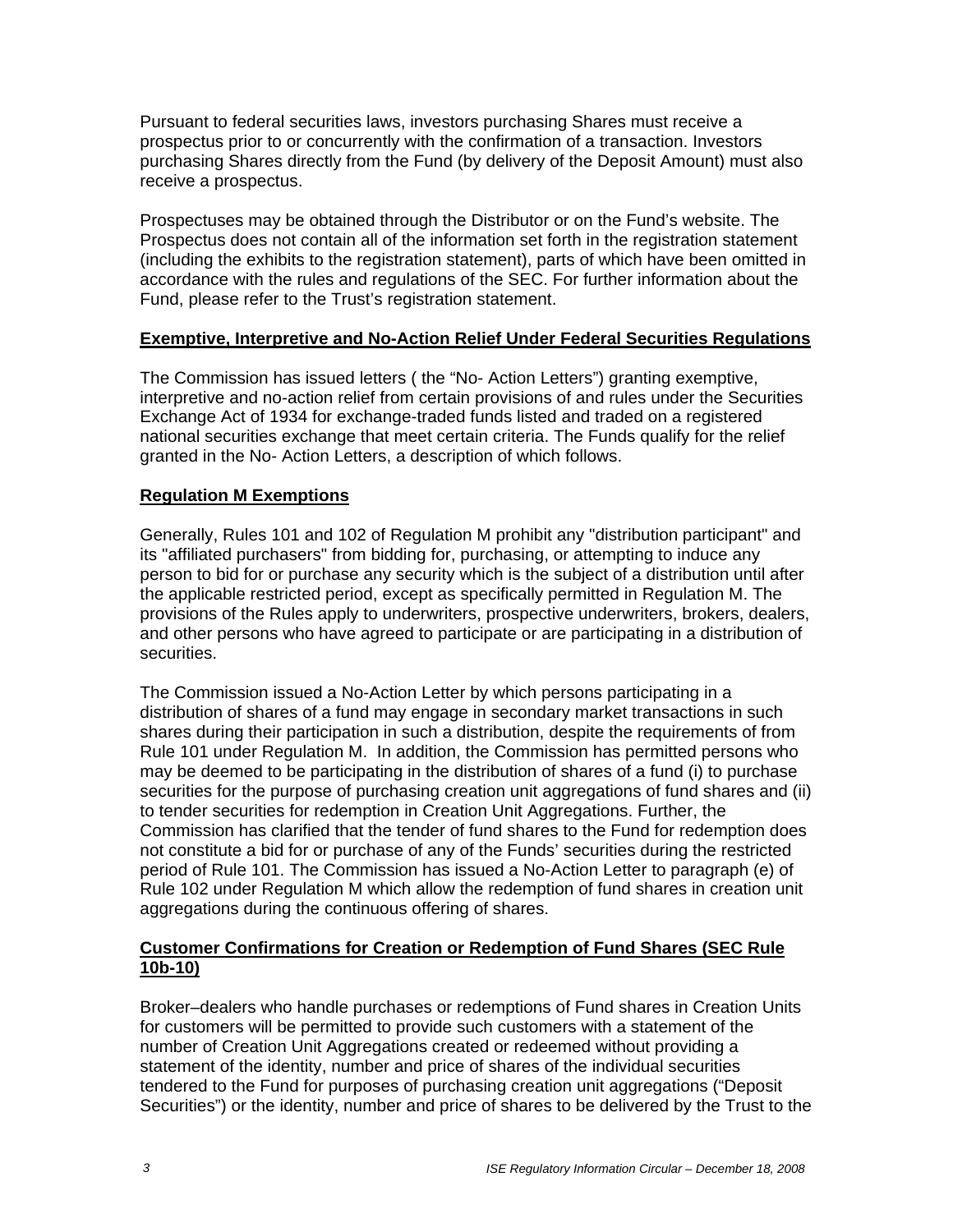redeeming holder ("Redemption Securities"). The composition of the securities required to be tendered to the Fund for creation purposes and of the securities to be delivered on redemption will be disseminated each business day and will be applicable to requests for creations or redemption, as the case may be, on that day. This exemptive relief under Rule 10b-10 with respect to creations and redemptions is subject to the following conditions:

- 1. Confirmations to customers engaging in creations or redemptions must state that all information required by Rule 10b-10 will be provided upon request;
- 2. Any such request by a customer for information required by Rule 10b-10 will be filed in a timely manner, in accordance with Rule 10b-10(c);
- 3. Except for the identity, number and price of shares of the component securities of the Deposit Securities and Redemption Securities, as described above, confirmations to customers must disclose all other information required by Rule 10b-10(a).

# **SEC Rule 14e-5**

The Commission has permitted any person acting as a dealer-manager of a tender offer for a component security of fund (1) to redeem fund shares in creation unit aggregations from the issuer that may include a security subject to such tender offer and (2) to purchase fund shares during such tender offer. In addition, a No-Action has been issued under Rule 14e-5 states that if a broker-dealer acting as a dealer-manager of a tender offer for a security of the Fund purchases or arranges to purchase such securities in the secondary market for the purpose of tendering such securities to purchase one or more creation unit aggregations of shares, it must be made in conformance with the following:

- i. such bids or purchases are effected in the ordinary course of business, in connection with a basket of 20 or more securities in which any security that is the subject of a distribution, or any reference security, does not comprise more than 5% of the value of the basket purchased; or
- ii. purchases are effected as adjustments to such basket in the ordinary course of business as a result of a change in the composition of the underlying index; and
- iii. such bids or purchases are not affected for the purpose of facilitating such tender offer.

#### **Section 11(d)(1); SEC Rules 11d1-1 and 11d1-2**

Section 11(d)(1) of the Act generally prohibits a person who is both a broker and a dealer from effecting any transaction in which the broker-dealer extends credit to a customer on any security which was part of a new issue in the distribution of which he participated as a member of a selling syndicate or group within thirty days prior to such transaction. The Commission has clarified that Section 11(d)(1) does not apply to broker-dealers that are not authorized participants (and, therefore, do not create creation unit aggregations) that engage in both proprietary and customer transactions in shares of a fund in the secondary market, and for broker-dealer authorized participants that engage in creations of creation unit aggregations. This relief is subject to specific conditions, including the condition that such broker-dealer (whether or not an authorized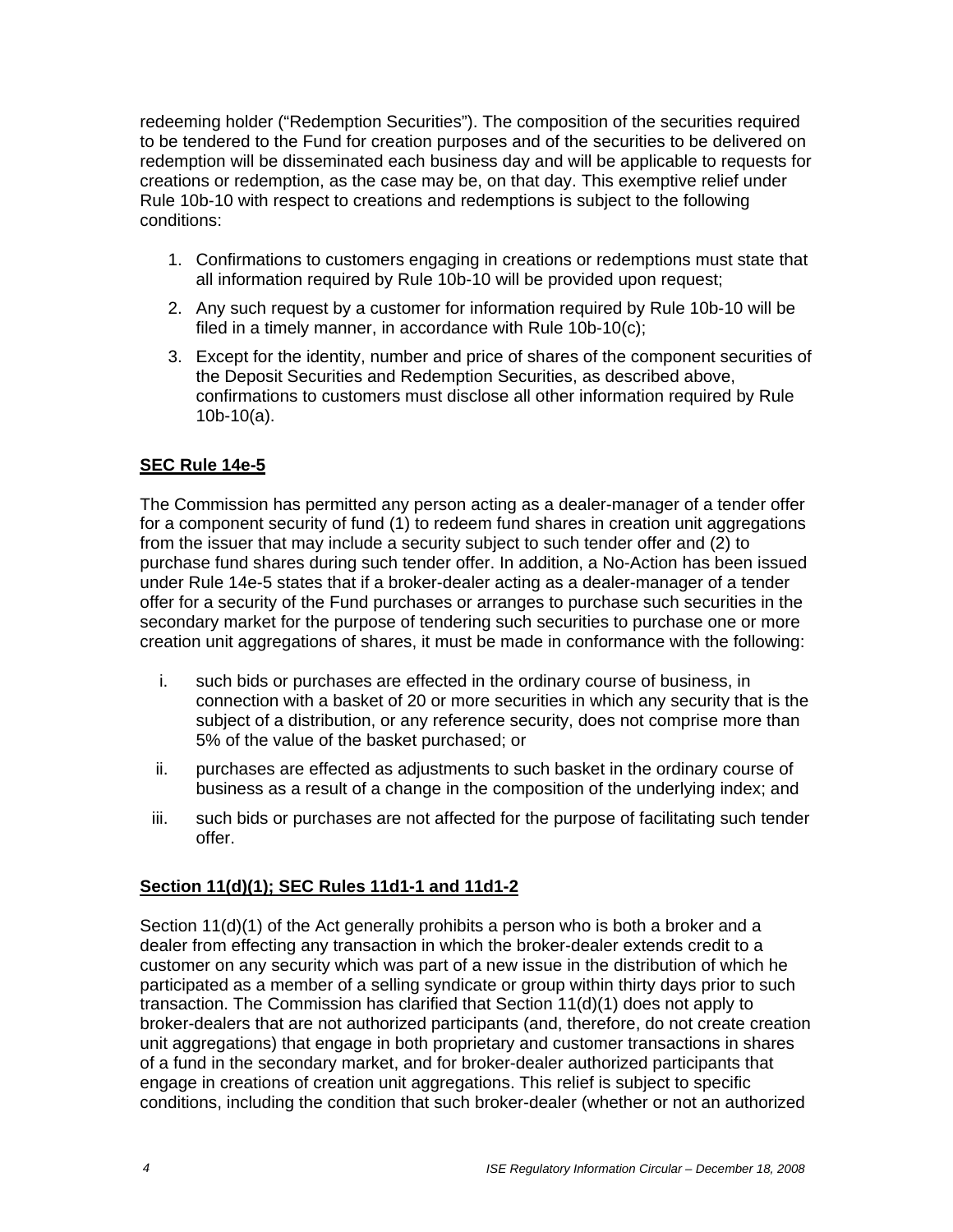participant) does not, directly or indirectly, receive from the fund complex any payment, compensation or other economic incentive to promote or sell the shares of a fund to persons outside the fund complex, other than non-cash compensation permitted under NASD Rule 2830 (I)(5)(A), (B) or (C). See letter dated November 21, 2005 from Catherine McGuire, Chief Counsel, SEC Division of Market Regulation, to Securities Industry Association, Derivative Products Committee. The Commission has issued a No-Action Letter under Section 11(d)(1) of the Act states that broker-dealers may treat shares of a fund, for purposes of Rule 11d1-2, as "securities issued by a registered open-end investment company as defined in the Investment Company Act" and thereby extend credit or maintain or arrange for the extension or maintenance of credit on shares that have been owned by the persons to whom credit is provided for more than 30 days, in reliance on the exemption contained in the rule.

#### **SEC Rule 15c1-5 and 15c1-6**

The Commission has issued a No-Action letter with respect to Rule 15c1-5 and Rule 15c1-6 as to the required disclosure of control by a broker or dealer with respect to creations and redemptions of fund shares and secondary market transactions therein.

**This Regulatory Information Circular is not a statutory Prospectus. Equity EAMs should consult the Trust's Registration Statement, SAI, Prospectus and the Fund's website for relevant information.**